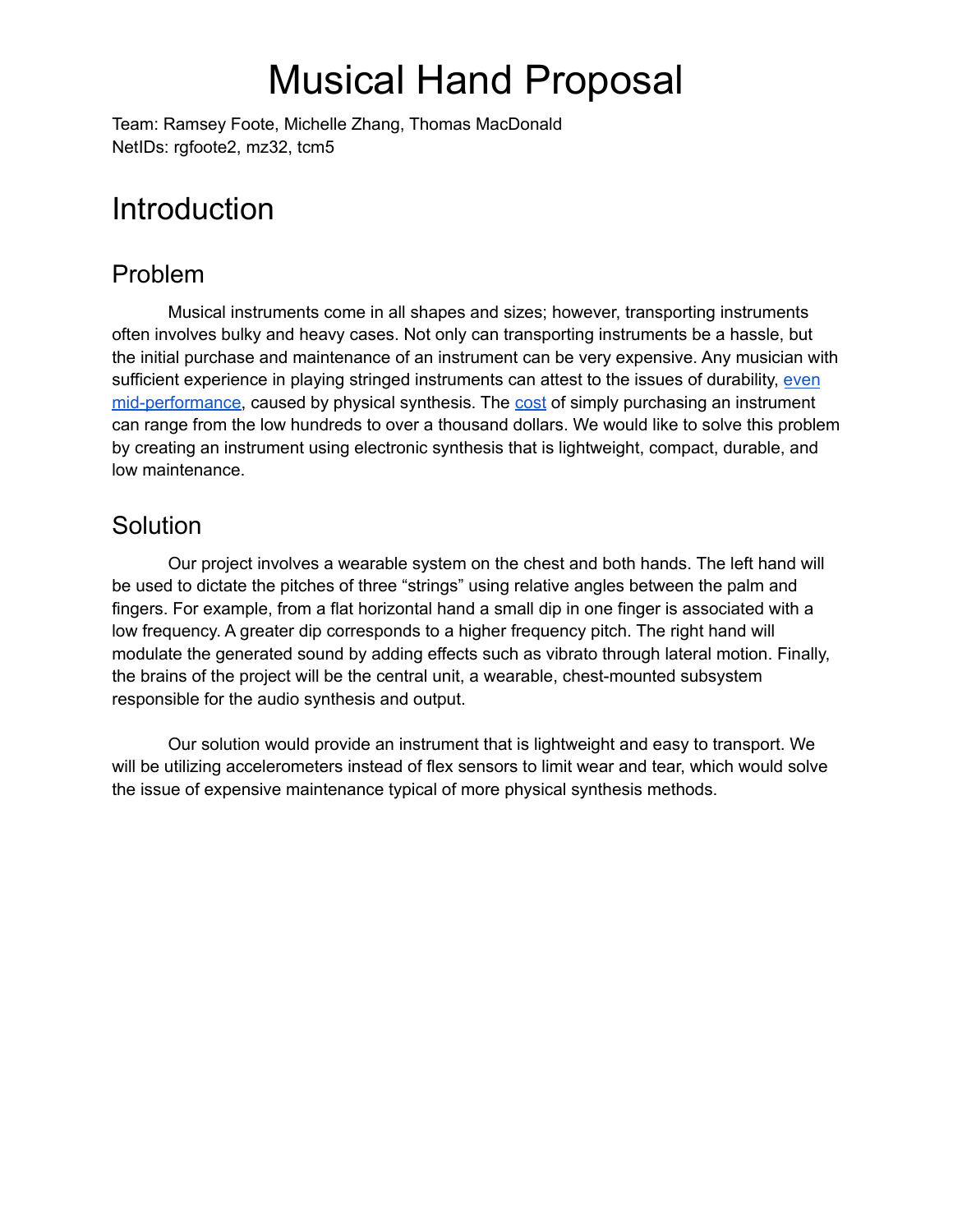## Visual Aid



## High-level requirements list

The requirement for a minimally viable product are as follows:

- All components (sensors, microcontrollers, speaker driver) can successfully communicate over worn physical connections to generate a human audible output.
- The right hand is able to apply a vibrato sound effect, slightly modulating the perceived pitch.
- The output frequencies should range from 196 Hz (G3) to 1760 Hz (A6); each finger will approximately cover two octaves.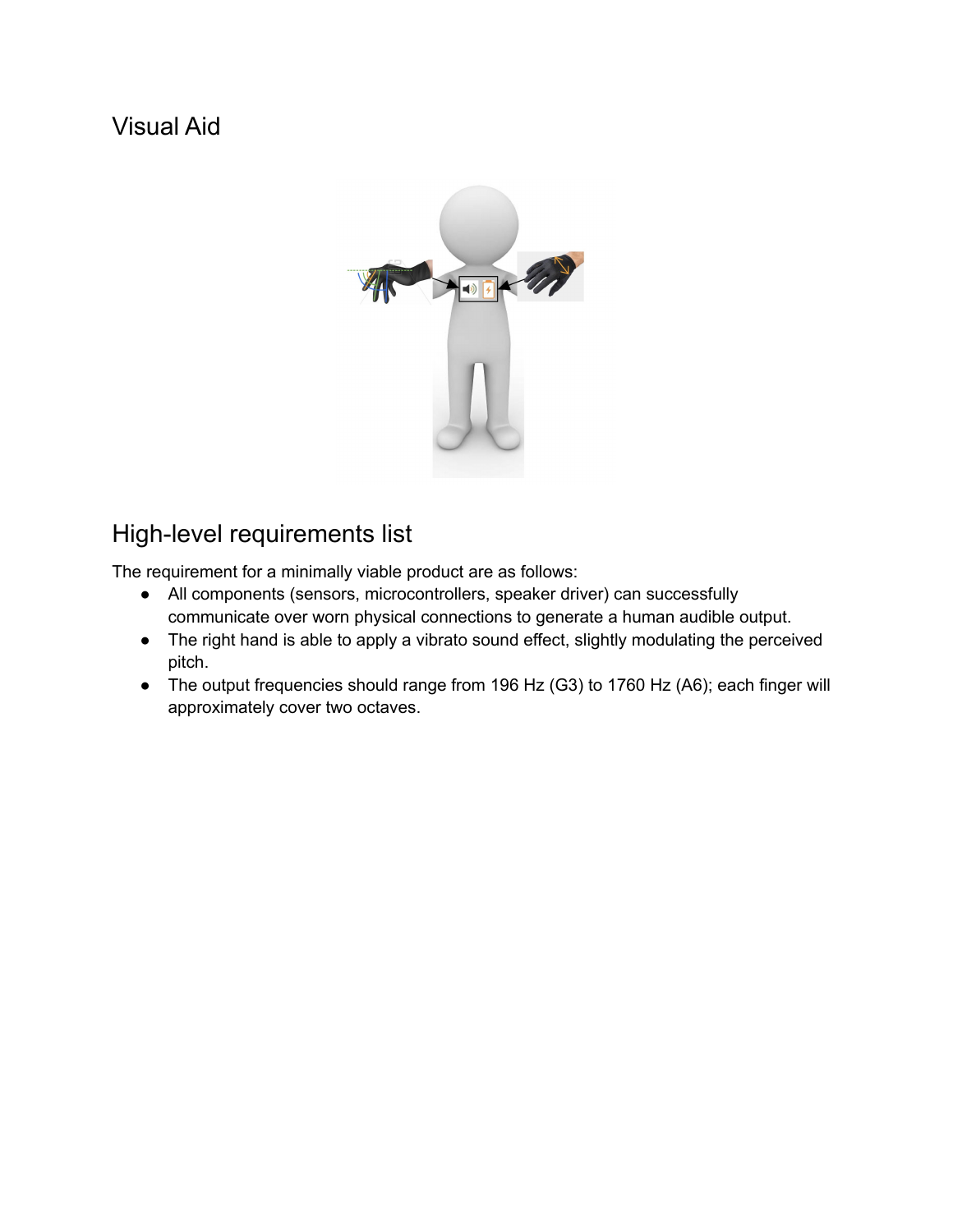## Design

## Block Diagram

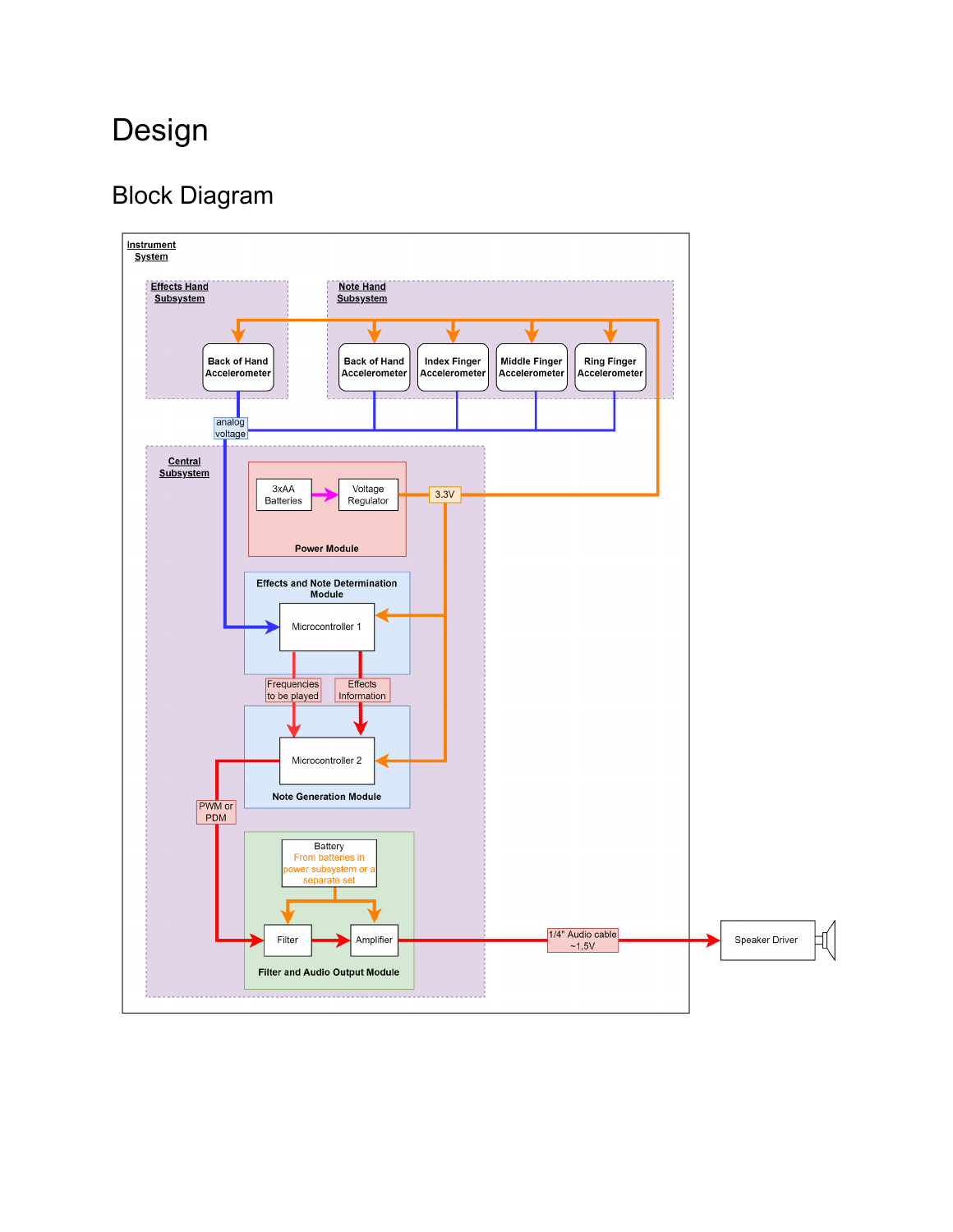### Subsystem Overview

#### Subsystem 1 - Note Hand (Left Hand)

The left hand subsystem will use four accelerometers total: three on the fingers and one on the back of the hand. These sensors will be used to determine the angle between the back of the hand and each of the three fingers (ring, middle, and index) being used for synthesis. Each angle will correspond to a pitch/note. For example, a completely straight finger corresponds to a lower pitch and a completely bent finger corresponds to a higher pitch. This subsystem passes data to the central subsysteem and also receives power from the power module in the central subsystem.

#### Subsystem 2 - Effects Hand (Right Hand)

The right hand subsystem will use one accelerometer to determine the wrist rotation (roll) of the hand. This information will be used to determine how much of a vibrato there is in the output sound. The effects hand subsystem passes sensor values as data to the central subsystem and receives power from the power module in the central subsystem

#### Subsystem 3 - Central Unit

The central subsystem processes data from the accelerometers to determine and generate the correct audio. Both the note hand and effects hand are connected to the central subsystem through cabling and will deliver data from the accelerometers. The central subsystem houses two microcontrollers and will use the accelerometer data to calculate the frequencies of each pitch to be played and how modulation will be applied to the output audio. The central subsystem also contains the power module, which will be used to provide power to the rest of the subsystems.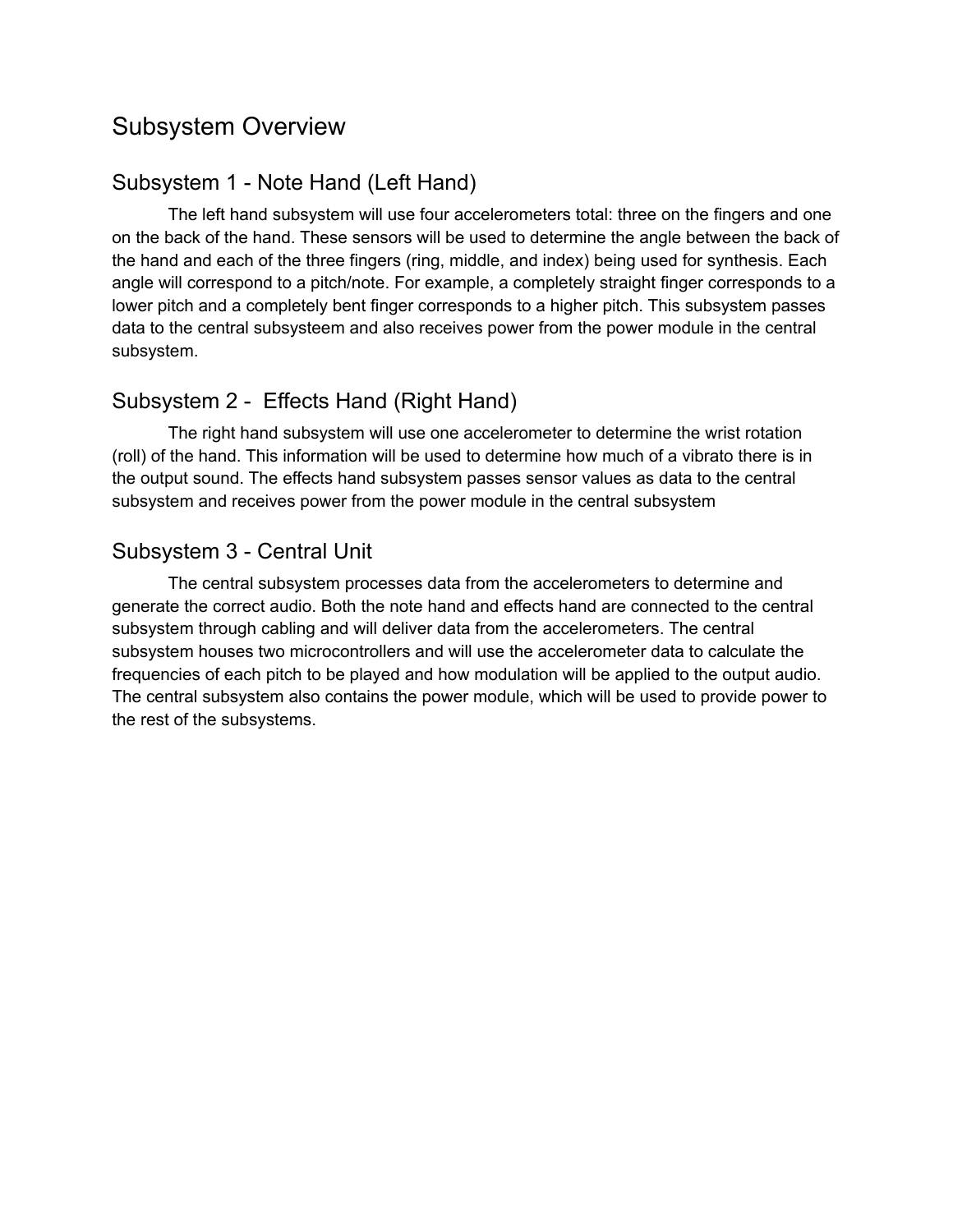## Subsystem Requirements

#### Subsystem 1 - Note Hand

The note hand will consist of four 3-axis accelerometers; we plan on using Analog Devices' ADXL335BCPZ-RL7. The measured accelerometer values will be passed as analog signals to the on-board ADCs of Microcontroller 1 in the central subsystem. These sensor values will be used to calculate the angle each finger forms in relation to the back of the hand. Each finger will cover a different range of frequencies (approximately two octaves) and each angle will correspond to a pitch within that finger's range. To filter out AC noise, bypass capacitors and possibly resistors will be used when sending the accelerometer signals to Microcontroller 1 in the central subsystem.

#### Requirements:

• Accelerometers must output a voltage between 0-3.3V that varies with finger and hand motion

#### Subsystem 2 - Effects Hand

The effects hand contains a single accelerometer across the back of the right hand. We are planning to use the same accelerometers from the note hand subsystem in the effects hand. The accelerometer will be connected to an on-board ADC of Microcontroller 1 in the central subsystem. The sensor values passed in would be used to determine the rolling movement of the right hand. This motion will be used to calculate how much vibrato to apply to the pitches generated from the note hand's data. To filter out AC noise, bypass capacitors and possibly resistors will be used when sending the accelerometer signals to Microcontroller 1 in the central subsystem.

Requirements:

● Accelerometers must output a voltage between 0-3.3V that varies with the roll (wrist rotation) of the hand

#### Subsystem 3 - Central Unit

The central subsystem takes input from the effects and note hand subsystem to generate audio output. To do this, two microcontrollers from the Microchip PIC32 series will be used. Microcontroller 1 will receive information from the sensors on both gloves and use it to calculate the correct frequencies. Microcontroller 2 uses these frequencies and wavetable synthesis to generate the actual audio output. The use of two separate microcontrollers allows for the logic to take longer, accounting for slower human response time, while meeting needs for quicker audio updates. At the output, there will be a second order multiple feedback filter. This will get rid of any switching noise while also allowing us to set a gain. This will be done using an LM358 Op amp along with the necessary resistors and capacitors to generate the filter and gain. This output will then go to an audio jack that will go to a speaker. In addition, bypass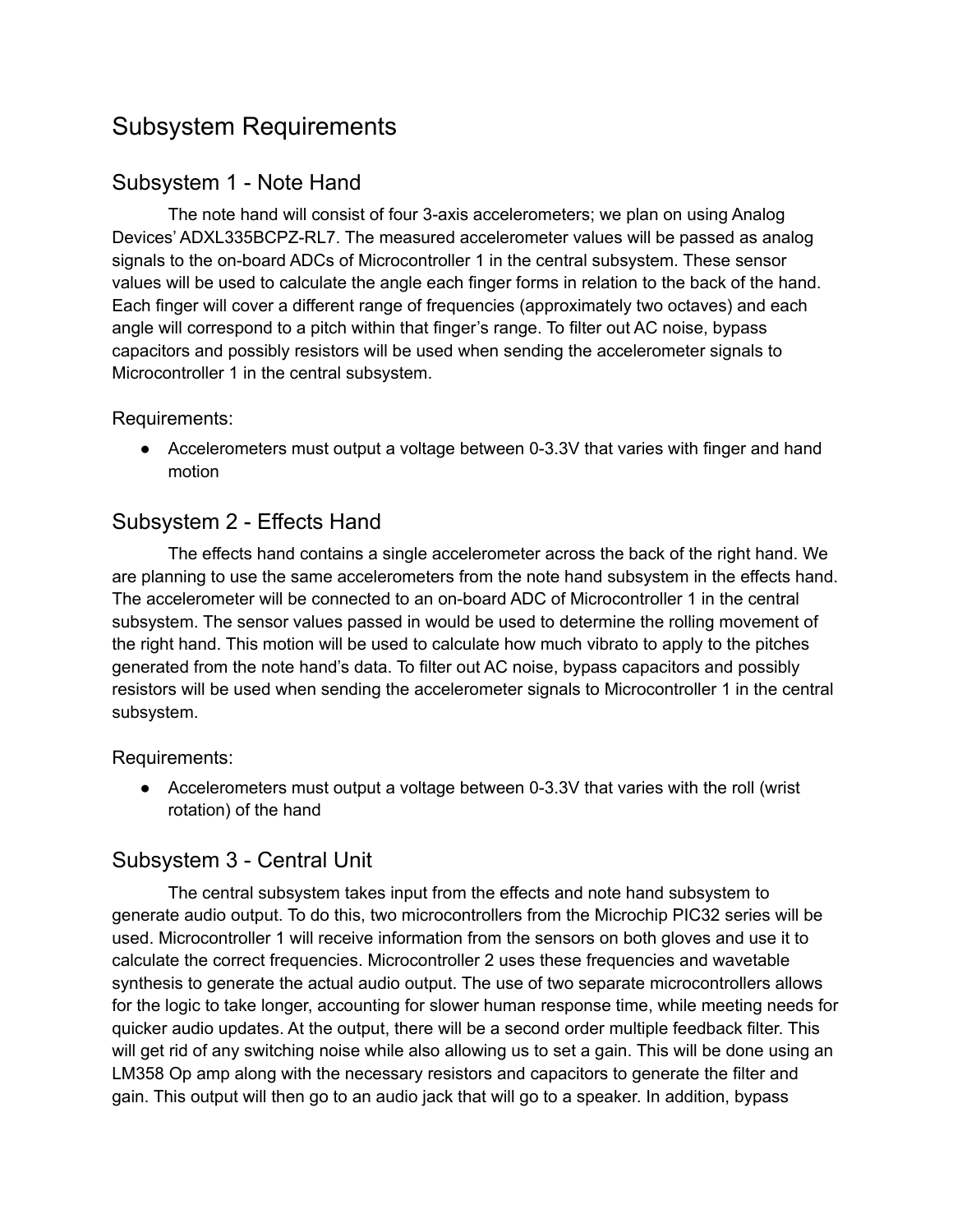capacitors, pull up resistors, pull down resistors, and the necessary programming circuits will be implemented on this board. The central subsystem also contains the power module, which consists of 3 AA batteries and a voltage regulator.

Requirements:

- The unit needs to be able to receive analog signals as input and convert them to 12-bit digital data for processing.
- Microcontroller 1 needs to be able to appropriately map inputted accelerometer data to playable frequencies and a frequency modulation factor for vibrato that are sent to Microcontroller 2.
- Microcontroller 2 must create waveforms between 196 Hz (G3) and 1760 Hz (A6) modulated by vibrato that are outputted using either Pulse-Width Modulation or Phase Density Modulation.
- The central system must be able to output an instrument line level (-0.1 2V Peak-Peak) audio signal, allowing for use with conventional professional grade audio technology. This needs to be achieved by filtering and amplifying the PWM or PDM signal after it is output from the note generation microcontroller.
- The linear regulator needs to supply 3.3V with .52A of current maximum to power the system. From this [datasheet](https://data.energizer.com/pdfs/lithiuml91l92_appman.pdf), a single AA battery should be able to last 3hrs at 1A of current, so the batteries will have the capability to drive everything.

## Tolerance Analysis

The largest source of error will be the power dissipated by the microcontrollers. This varies significantly based on the temperature and the amount of work that the controller is doing. From the data [sheet](https://ww1.microchip.com/downloads/en/DeviceDoc/PIC32MK_GP_MC_Familly_Datasheet_60001402G.pdf), if the peripheral clocks are enabled and the CPU is running, then each controller will draw 45mA plus the current for each I/O pin output current. The microchip that is doing the frequency determination will have at most 16 I/O pins being used, and the microchip that is controlling the output will have one pin. Since each I/O pin has a maximum current output of 25mA, we get 515 mA of current to the microcontrollers at worst case usage. This point should never be reached as the 25mA per IO pin would normally only occur at 1.5V logic, but for the sake of safety, we will use this as the upper bounds of input current. Each accelerometer draws .35mA of current typically. Since this value does not change with temperature, this means that if we can supply 520 mA of current, we will be able to successfully drive everything despite temperature variations.

Another source of possible error will be in the accelerometers. On the [datasheet,](https://www.analog.com/media/en/technical-documentation/data-sheets/ADXL335.pdf) the worst cane change in voltage across the temperature range the device is set for is 20mV. However, all of our accelerometers are isolated from major heat sources. This means that the largest temperature variation that can occur would be from room temperature to body temperature. Since these two temperatures are close, the variation in voltage will be on the order of single mili-volts, so the error will be small enough that the ADCs will ignore the error.